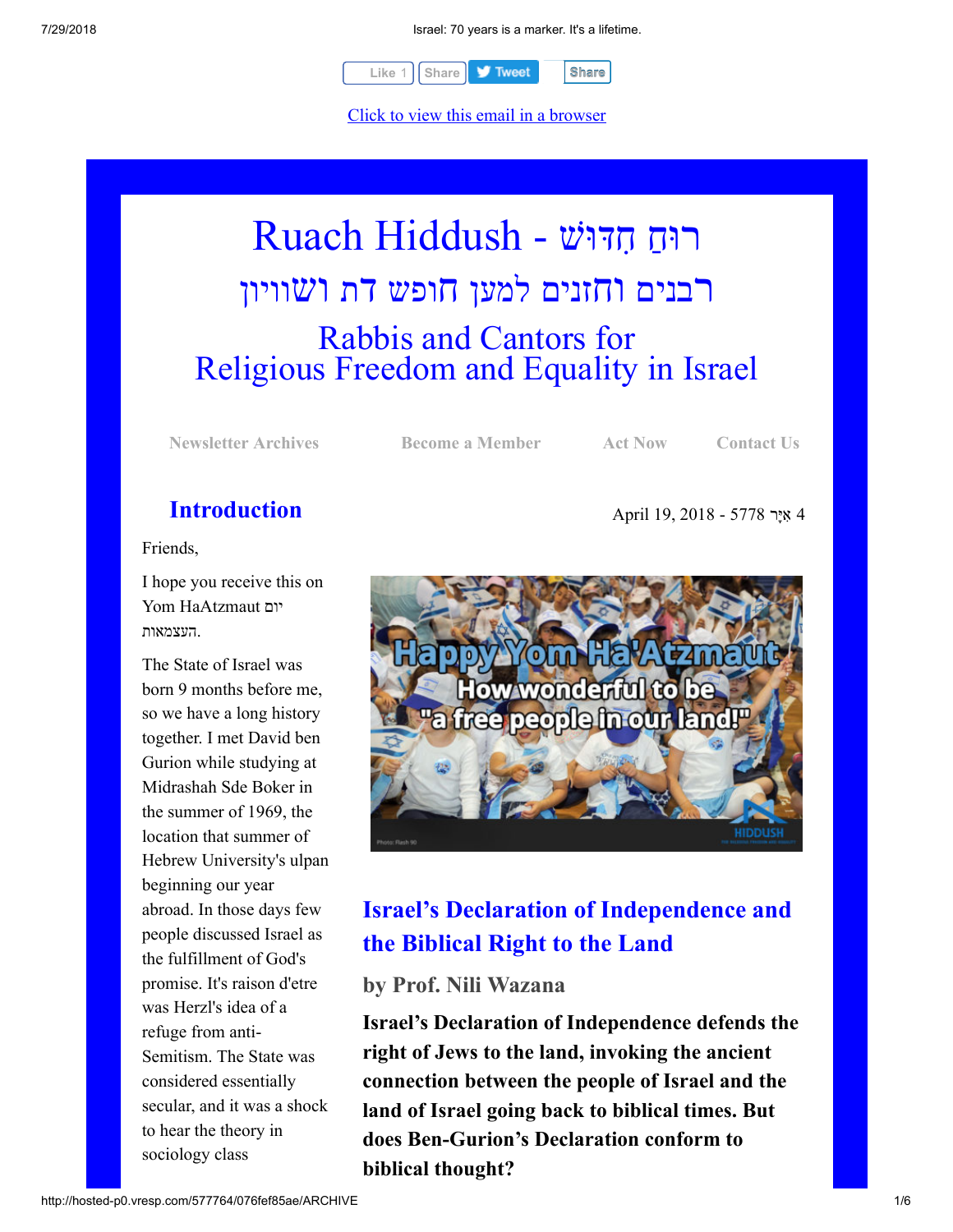contending that the Diaspora communities and the Israeli community were developing along separating paths, and would ultimately face a crisis. Little did I understand that the seeds of change were planted in the Six Day War, as Yossi Klein Halevi describes in his excellent book, **Like Dreamers.**

We all know the importance of 70 years as a marker: it's a lifetime, a cycle. But during those years we have seen the demographics in Israel and the zeitgeist change dramatically. I was told during that year abroad that Israelis thought of rabbinics as "galut mentality," because it led to subjugation and destruction of the Jewish people. In ben Gurion's lifetime no one would have seriously considered a ban on commerce in Tel Aviv on shabbat as public policy. Ben Gurion's Tanakh emphasis in order to rebuild the Jewish people, explained in the first article, no longer represents Israel's Jewish life. But perhaps the change helps us remember how far we have come.

Of course, as BaMidbar teaches, there are times propitious for a census, and this is one of them.



*David Ben-Gurion (First Prime Minister of Israel) pronounces the Declaration of the State of Israel*

At 4 PM in the Tel Aviv Museum, on the 5th of Iyyar 5708 (May 14, 1948), David Ben-Gurion, the Executive Head of the World Zionist Organization and Chairman of the Jewish Agency for Palestine, stood up and solemnly read aloud the Israeli declaration of Independence (העצמאות מגילת(, announcing the establishment of the State of Israel.

The actual declaration is found only halfway through the statement and is preceded by a ten-paragraph long historical prologue justifying the claim of the Jewish people to an independent state in the land of Israel. This justification differs from the major biblical presentation in a number of key respects.

#### **[FULL ARTICLE >>>](https://thetorah.com/israels-declaration-of-independence-and-the-biblical-right-to-the-land/)**

# **At 70, Israel's population is 8.842 million, 43% of world Jewry**

### **By Times of Israel staff**

**On the eve of Israel's 70th Independence Day, its population stands at 8,842,000, of whom 74.5 percent are Jewish, according to figures released on Monday by the Central Bureau of Statistics.**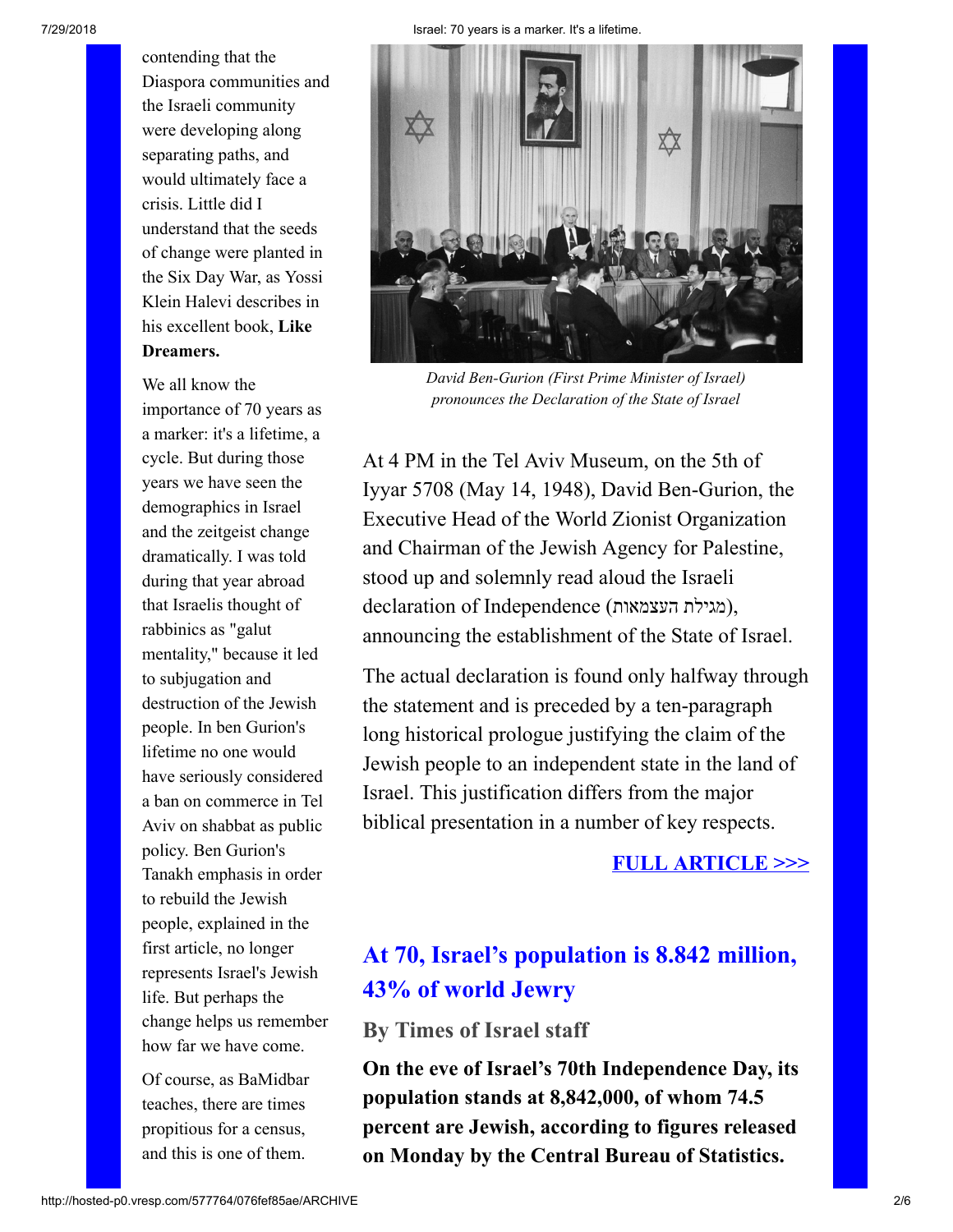But taking a census is not so easy, as we Americans know. Who counts and who does the counting? Our second article gives a rough idea of Israel's past, present and future growth, and the relative size of its communities. But the comments on the article are just as interesting if not moreso: the definition of who is a Jew is in part guiding the fulfillment of the Herzlian dream of a refuge for the Jewish people. After all: if Israel does not allow freedom for Jews, why make Aliyah? If I believe I am Jewish, but I or my children cannot live fully Jewish lives, how am I fulfilling Jewish history by living in the Jewish state?

Simultaneous to forces attempting to increase female suppression, a history of suppression is being uncovered and reversed in efforts to discover the women who helped to found and develop the State. The irony, of course, is that in the first decades of Israel, American Jewry took enormous pride in the equality of women in Israeli society, as we were told was displayed particularly in the IDF and on kibbutz. See Uri Regev's bulletin from Hiddush earlier this week

### **The Jewish population stands at approximately 6.589 million, while Arabs number some 1.849 million, 20.9% of the population.**

Mark Levin notes: *"When you read this, you might want to read the comments for their political bias: who precisely is a Jew in Israel and in the Diaspora, and why? Should our entire liberal Jewish population be counted out of amcha because the Prime Minister and others claim that we are destined to assimilate?"*

#### **[FULL ARTICLE >>>](https://www.timesofisrael.com/at-70-israels-population-is-8-842-million-43-of-world-jewry/)**

# **The Forgotten Story of the Women Who Built Israel – and Their Fight for Equality**

**By Allison Kaplan Sommer**

**There have generally been three ways in which women have entered Israel's history books: as artists, martyrs or grieving mothers. Feminist historians are working for the state's hidden figures to get the recognition they deserve. Will the fight over women's involvement, past and future, change the mounting exclusion of women in some aspects of military life and in the Haredi world?**



*A female Israeli officer giving a demonstration at a Women's Corps*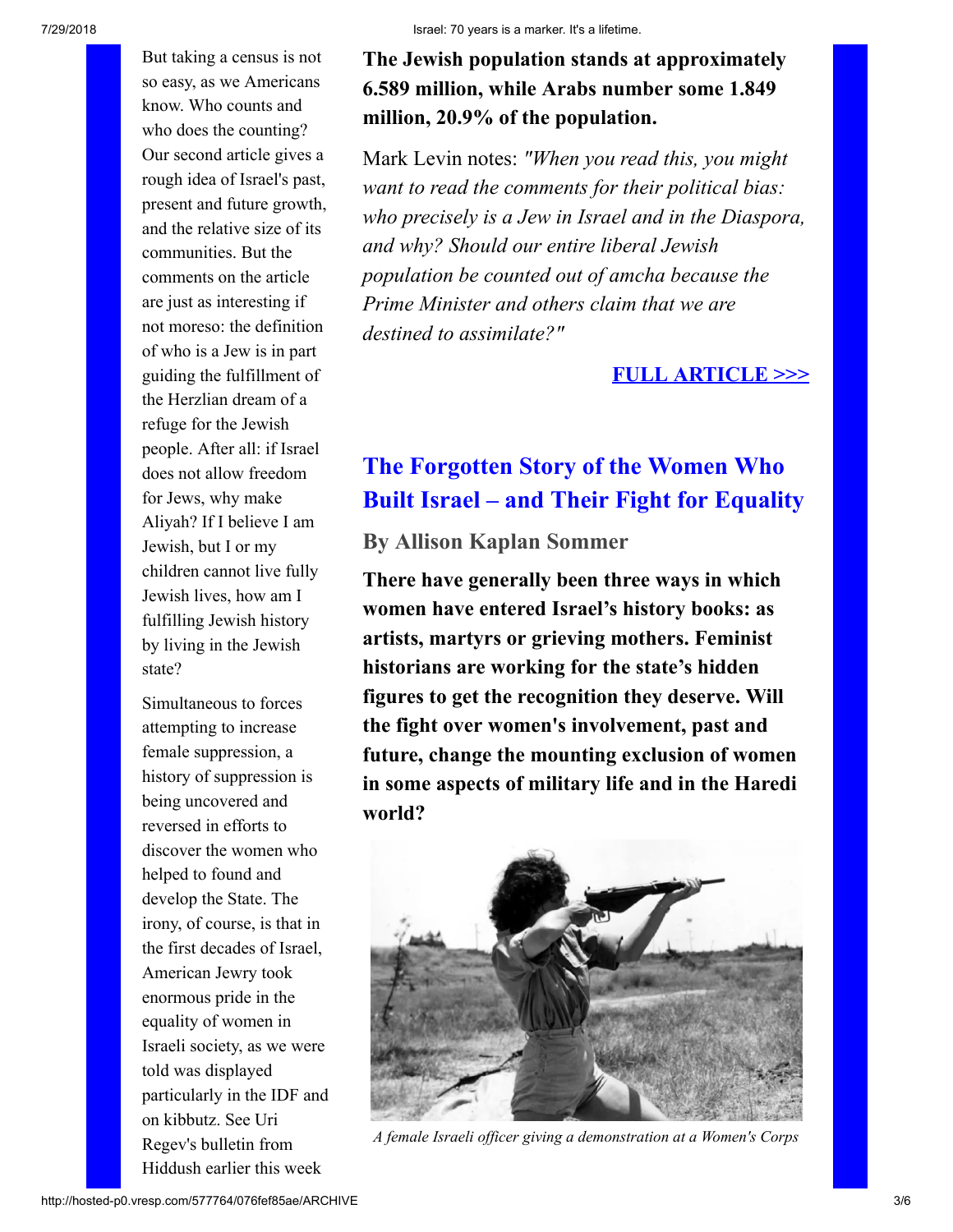7/29/2018 Israel: 70 years is a marker. It's a lifetime.

*camp near Tel Aviv on how to handle a Sten gun, June 1948. Credit: Associated Press*

suppression of women, as well as our newsletter from January 25, 2018, for how separate might be equal in education and military life, and enable Orthodox women to thrive.

for more on the

We include the Imber poem that became Israel's National Anthem, Tikvateynu תקותנו, not just for nostalgia or patriotism, but to again confront the ideals of ben Gurion and the Founders, and to measure whether Israel is pursuing their dream, or whether the State has been derailed onto another track that denies the reason for Israel's existence.

And finally, a 30 minute seminar followed by a Q&A, by Prof. Ruth Halperin-Kaddari, of Bar-Ilan University and Prof. David Kretzmer of The Hebrew University of Jerusalem. Their presentation of a case of exclusion of haredi women from running for office from an Orthodox perspective is challenging. In particular, Prof. Halperin-Kaddari's analysis of the interrelation of the issues of female exclusion and control of women's power give context to the debate we continue to follow in

From the earliest days of the state, images of women have played a central role in Israeli myth-making: from shapely girls in shorts tilling the kibbutz fields and fearless female soldiers wielding guns, to the nation's iconic fourth prime minister, Golda Meir, holding forth at high-level government meetings.

But from the start, the gap between the illusion implied by such images of empowered Israeli women with equal rights and the far less attractive reality has always been broad and deep.

#### **[FULL ARTICLE >>>](https://www.haaretz.com/israel-news/.premium.MAGAZINE-after-70-years-forgotten-stories-of-women-who-built-israel-resurface-1.5988335?=&ts=_1524076705007)**

# *Tikvatenu:* **The Poem that Inspired Israel's National Anthem, Hatikva**

**By Dr. Rabbi Dalia Marx**

### **The Official version of** *Hatikva:* **A Revised Form of the First Two Stanzas**

Only two of the original nine stanzas of *Tikvatenu* comprise Israel's national anthem, and even these were revised a few times, including reversing the order of the stanzas. The following is the official version of *Hatikva* as it appears in the Israeli Flag and Emblem Law:

> *כּל עו ַ ד בּ ֵלָּב ְב פִּנ ָימה ֶנֶפ ְשׁ י ִהוּד ִ י הוֹמָיּה ְוּל ַפֲאֵת ִ י מְזָר ָח קִד ָימה ַעִי ְ ן ל ִצ ִ יּוֹן צוֹפָיּה.*

*As long as in the heart within, The Jewish soul yearns, And toward the eastern edges, onward, An eye gazes toward Zion.*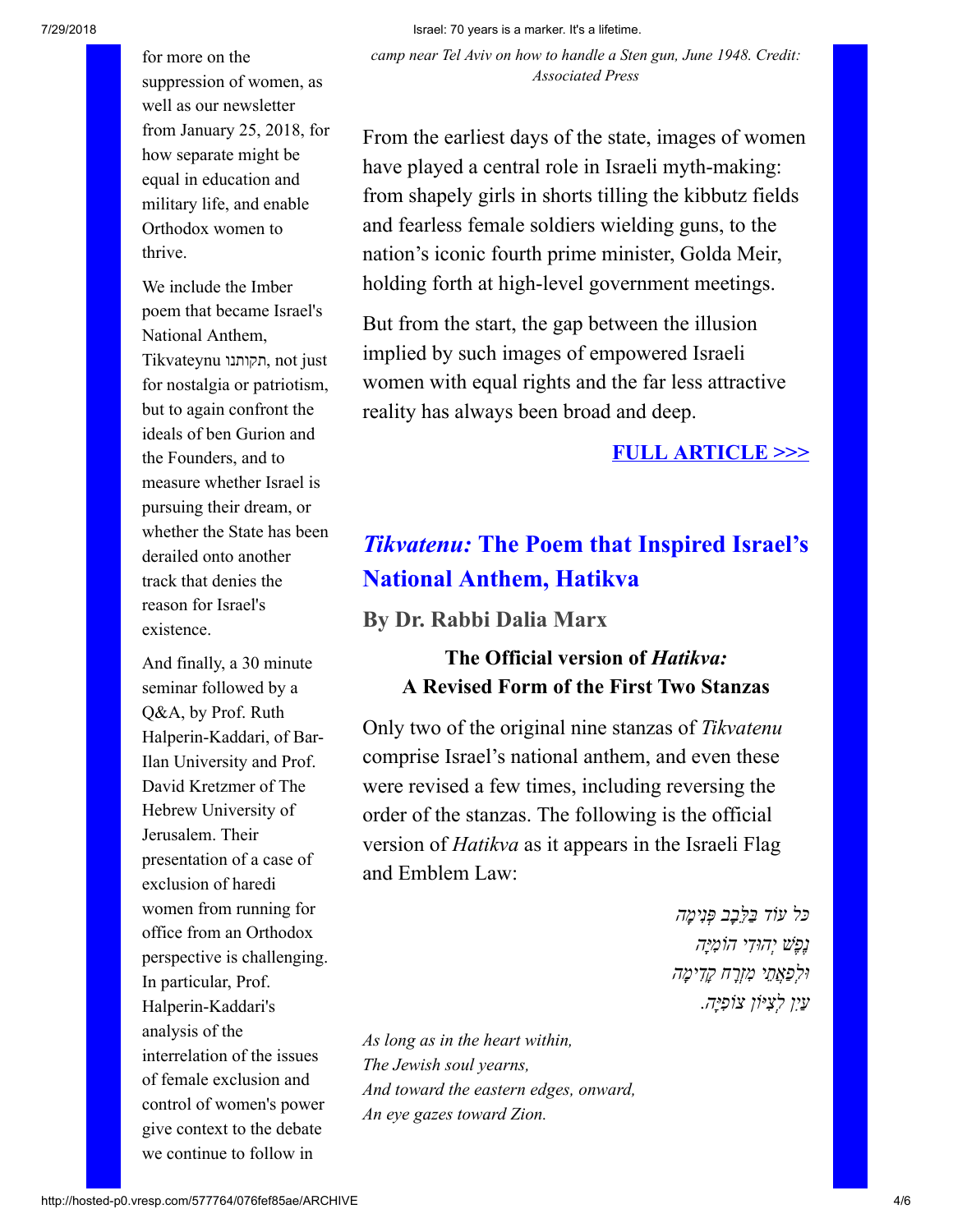these pages. (start at 23:00 minutes on the youtube presentation)

In his comments earlier this week, Uri Regev wrote, "... as we are getting ready to celebrate Israel's independence, let us recommit to the genuine meaning of the founding vision of the State of Israel, which promises religious freedom for all ..." I agree with Uri, but I am arguing slightly differently here. Demographies have changed, borders have changed, lands of origin have changed, religious concepts and national concepts have all shifted. We are not fighting all of the changes, but Herzl's vision of an inclusive Jewish State gave Israel its right to exist among the nations as a democratic State for the entire Jewish people. To alter that dream, would be to destroy both the past's dream and the future's hope.

*עוֹד לֹ ָא אְבָד ִה תּ ְקָוֵתנוּ ַה ִתּ ְקָו ַה בּ ְ ת שׁ ַ נוֹת א ְל ַפִּים ִל ְה ַ יוֹת ע ָם ח ְפ ִשׁ ְ י בַּאְר ֵצנוּ ֶאֶר ִץ צ ִ יּוֹן וְי ָ רוּשַׁלִים.*

*Our hope is not yet lost, The hope that is two thousand years old, To be a free nation in our land, The Land of Zion, Jerusalem.*

Click the following link for the poem, *Tikvatenu,* as it originally appeared in Imber's book:

**[FULL ARTICLE >>>](http://thetorah.com/tikvatenu-the-poem-that-inspired-israels-national-anthem-hatikva/)**

# **Religious Parties, the Exclusion of Women and Freedom of Religion and Press**

**A lecture given by Prof. Ruth Halperin-Kaddari, of Bar-Ilan University and Prof. David Kretzmer of The Hebrew University of Jerusalem**

**The lecture was given during the International Conference on Religion and Equality, held jointly by Journal of Law, Religion & State and Bar-Ilan University's Faculty of Law, and sponsored by The Romie and Esther Tager Fund for Jewish Law.**

*"Being a women in any community does not allow you the same resources as others in society." "[In contemporary Israeli society examples of]... pervasive and systematic exclusion of women from the public sphere."* **-Ruth Halparin-Kaddari.**

**[LECTURE ON YOUTUBE >>>](https://www.youtube.com/watch?v=7dyZaP1eeS4&feature=youtu.be)**

חג שמח,

Mark H. Levin Editor-in-Chief, Ruach Hiddush

#### **Contact us**

Email: [ruach@hiddush.org](http://hosted-p0.vresp.com/577764/076fef85ae/ruach@hiddush.org) Phone (US):